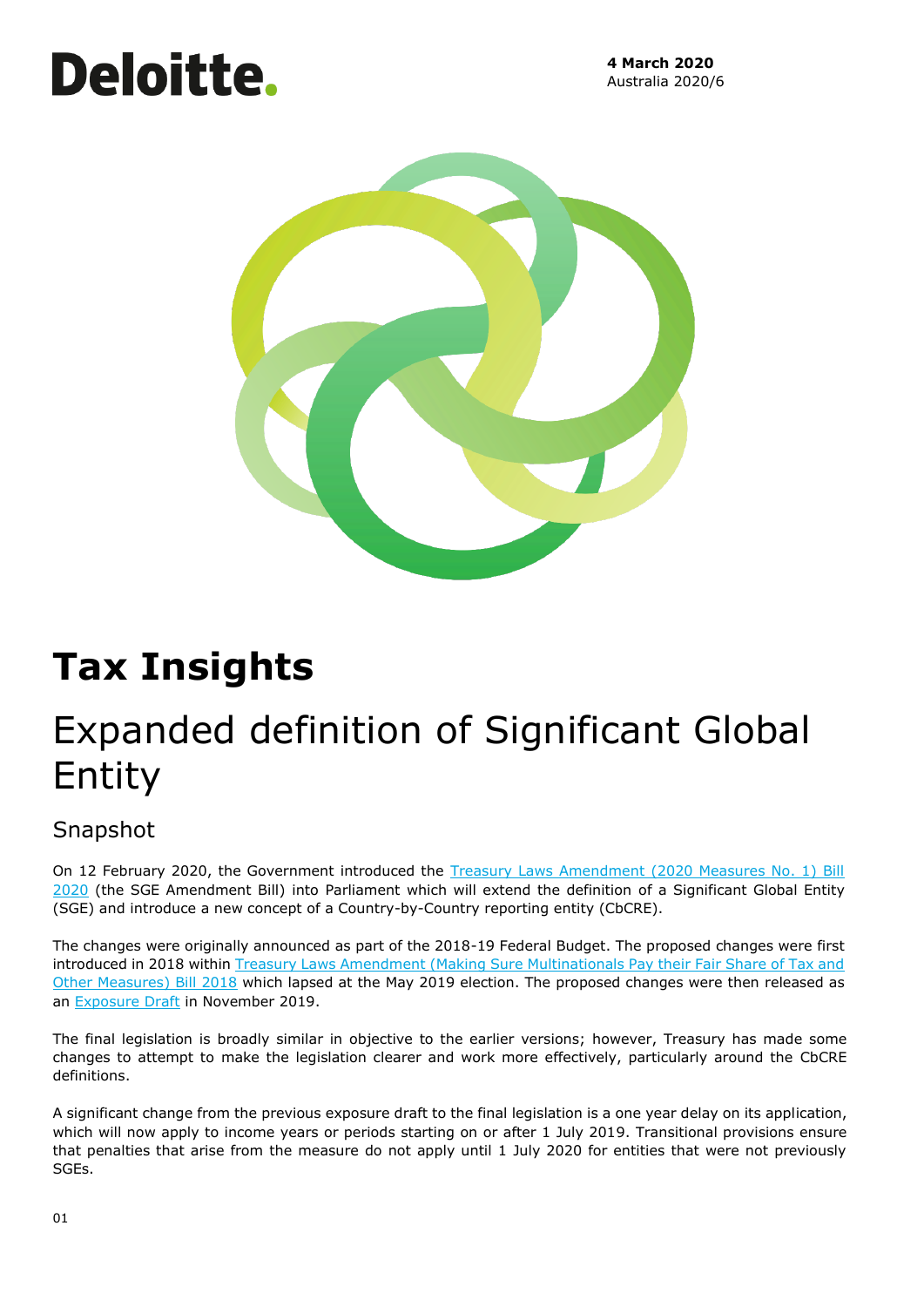The provisions are particularly complex. In many cases (e.g., involving typical corporate group structures), the changes to the definition of SGE and creation of the CbCRE concept will have no impact. However, in some fact patterns, investment structures will fall within the scope of the amendments, and in these cases, there are likely to be changes in the SGE status, CbCRE status, and as a result, exposure to additional provisions (including significant late lodgment penalties).

It is important that taxpayers clarify their SGE status and CbCRE status as soon as possible.

#### **What are the implications of being designated a SGE?**

Presently, SGEs are subject to additional obligations such as the Diverted Profits Tax (DPT) and the Multinational Anti-Avoidance Law (MAAL), substantially increased penalties for late lodgment (SGE penalties) and Country-by-Country reporting. They may also be required to lodge General Purpose Financial Statements (GPFS) with the ATO, where these are not already lodged with ASIC.

#### **What will change?**

Under the current definition, an SGE is broadly a parent entity or a member of a group headed by a parent entity required to provide consolidated financial statements which has "annual global income" of \$1 billion or more. The Government's aim is to broaden the definition of SGE to ensure members of all groups of that size including those headed by individuals, partnerships, trusts, private companies and investment entities are SGEs and potentially subject to the all of the particular provisions that apply to SGEs.

The final legislation makes three principal amendments to the definition of SGE and CbC obligations;

- Amending the definition of SGE so that it applies to groups of entities headed by an entity other than a listed company in the same way as it applies to groups headed by a listed company
- Amending the definition of SGE so it now includes those entities excluded from consolidation under the accounting rules (such as the investment entity exception to consolidation and the materiality exception)
- Creating a new definition or category of taxpayer: a CbCRE, which will have obligations to lodge Country-by-Country (CbC) reports and GPFS. This definition differs to the definition of SGE, and more closely aligns to the OECD standard.

The changes also address the ability of the Commissioner of Taxation to make a determination that an entity is a SGE parent, via amendments to the definition of annual global income.

Given the 1 July 2019 start date, potentially affected groups should consider the impact of these proposed measures as soon as possible.

#### **Why the changes?**

The amendments to the definition of SGE are to ensure that the definition applies consistently across all types of entities.

The Explanatory Memorandum to the SGE Amendment Bill (EM) states the amendments to the country-by-country reporting rules in Subdivision 815-E "ensure Australian law is aligned with international practice and the OECD model legislation.".<sup>1</sup>

The final legislation to extend the SGE group definition will bring in a wider range of large business groups, regardless of how, or if, they consolidate, including potentially, entities owned by investment entities, a term that could include some private equity vehicles.

<sup>1</sup> Treasury Laws Amendment (2020 Measures No. 1) Bill 2020 Explanatory Memorandum 1.21 & 1.22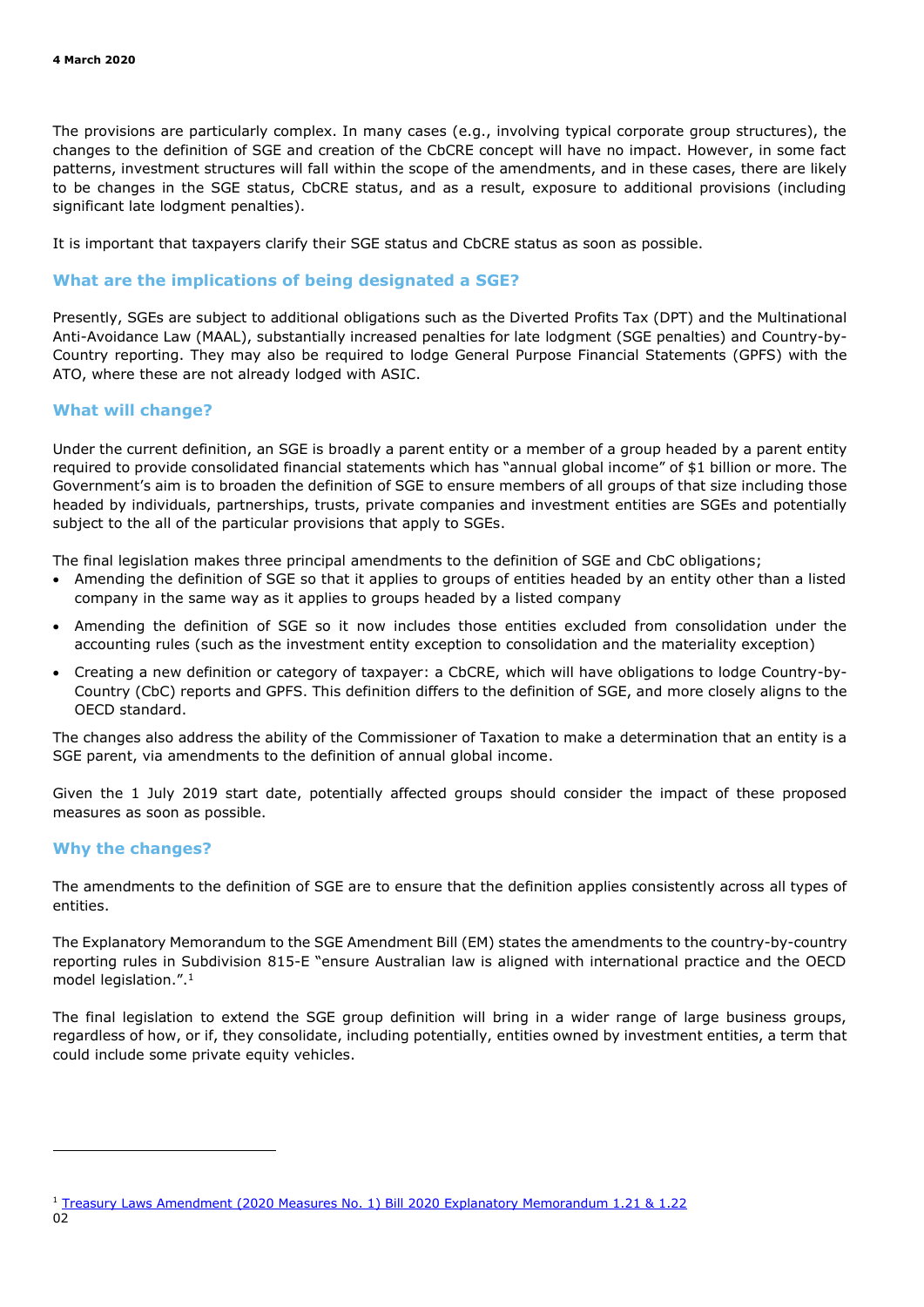#### **Proposed definition of SGE**

The proposed definition of a SGE retains the two limbs of the existing definition and adds an extra type of "assumed" group (a notional listed company group).

| <b>Current definition</b>                                                                                                                             | <b>Proposed definition</b>                                                                                                         |
|-------------------------------------------------------------------------------------------------------------------------------------------------------|------------------------------------------------------------------------------------------------------------------------------------|
| A global parent entity with annual global income of<br>\$1 billion or more                                                                            | No change                                                                                                                          |
| A member of a group of entities that are consolidated<br>for accounting purposes and the annual global<br>income of the group is \$1 billion or more. | No change                                                                                                                          |
| No equivalent                                                                                                                                         | A member of a notional listed company group and<br>the annual global income of all members of the group is<br>\$1 billion or more. |
| The Commissioner makes a determination                                                                                                                | Modified                                                                                                                           |

"Global parent entity" is broadly defined as an entity that is not controlled by another entity according to accounting principles.

Pursuant to the extension to notional listed company groups (NLCGs), large groups headed by unlisted companies, trusts, partnerships, wealthy individuals and investment entities that are not required to prepare consolidated global financial statements, will be included in the proposed definition of SGE. For instance, a global parent entity that was an investment entity not permitted<sup>2</sup> to consolidate its subsidiaries because of paragraphs 27-33 of the AASB 10, could be treated as a parent of a notional listed company group.

Groups that fall under the existing definition (that is, accounting consolidated groups) will **also** fall under the proposed definition of a SGE, that is, will also be a NLCG.

#### **What is an investment entity?**

"Investment entity" is a defined term within *AASB 10 Consolidated financial statements*. An investment entity is an entity that:

- a) Obtains funds from one or more investors for the purpose of providing those investor(s) with investment management services;
- b) Commits to its investor(s) that its business purpose is to invest funds solely for returns from capital appreciation, investment income, or both; and
- c) Measures and evaluates the performance of substantially all of its investments on a fair value basis.

<sup>03</sup> <sup>2</sup> AASB 10 Paragraph 31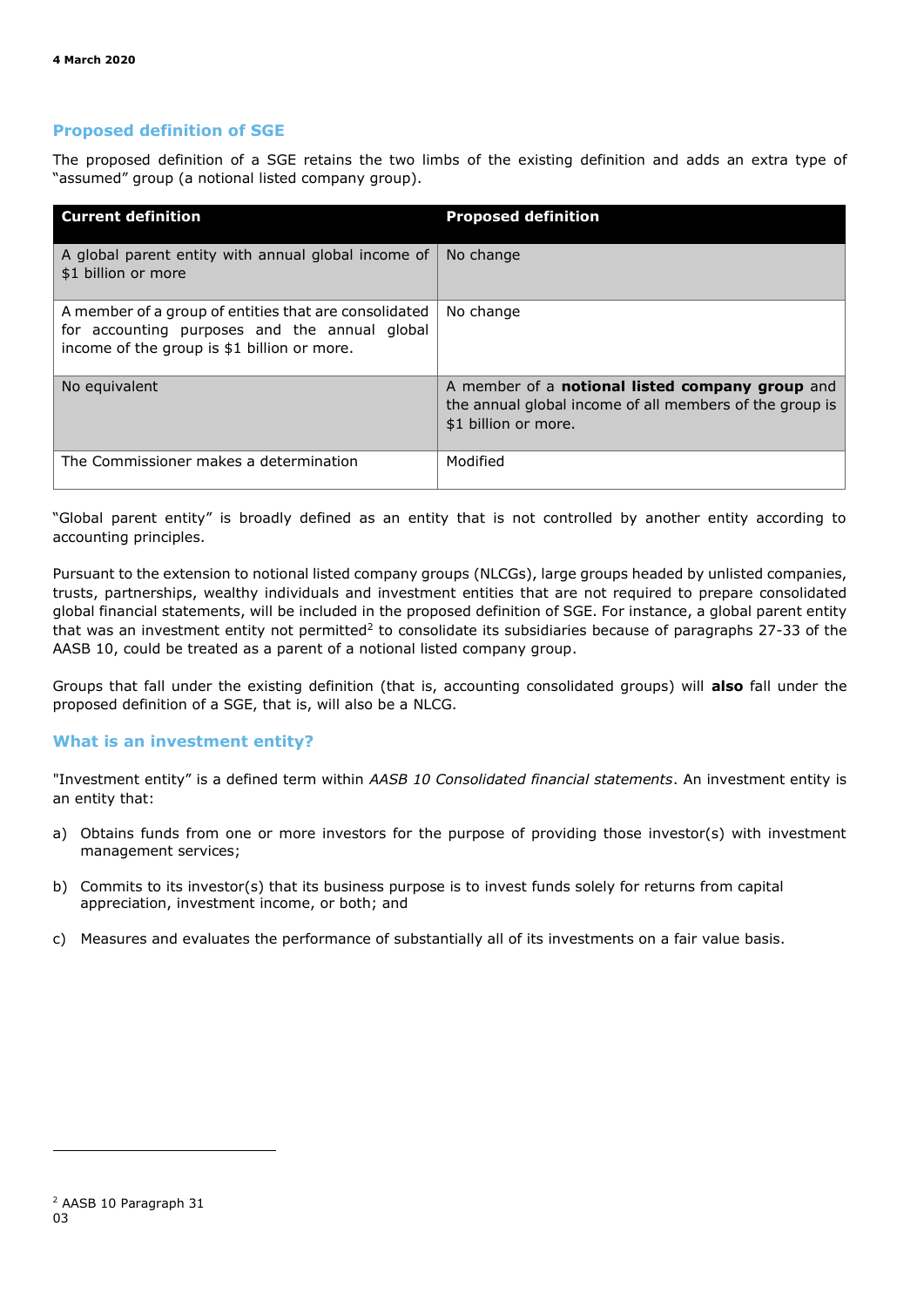#### **What is a notional listed company group?**

A NLCG is a group of entities that would be required to be consolidated as a single group under applicable accounting rules, **on the assumption that the parent entity of the group was a listed company** (i.e. its shares were listed for quotation on any public exchange). Further, under the definition of NLCG, exceptions to requirements to consolidate are disregarded. This in effect deems controlled groups headed by entities which would not normally be required to consolidate as notionally consolidated for the purpose of the SGE definition.

Whether entities would be required to be consolidated for accounting purposes as a single group is to be determined based on relevant accounting principles or commercially accepted principles relating to accounting (if accounting principles do not apply in relation to those entities).

The EM affirms that:

- An entity can be a member of a NLCG even if it is consolidated with other entities for accounting purposes as a single group (that is, an entity and a group can fall under two definitions of an SGE)
- Any exceptions within the accounting rules which permit an entity not to consolidate are disregarded. In practical terms, this means that investment entities that control groups can be deemed to be in a NLCG.
- Any rules that permit an entity not to consolidate due to materiality (because of size or other reasons) are also disregarded.



#### **Example 1: Notional listed company group<sup>3</sup>**

*Entity A is an investment entity and global parent entity that controls Entity B which in turn controls Entity C and Entity D. Only Entities B and C are consolidated for accounting purposes as a single group.*

*As Entity A is an investment entity, it is not required to consolidate with Entities B, C and D for accounting purposes.* 

*Entity B is also not required to consolidate with Entity D as Entity D is so small that its activities are not material to Entity B's overall accounts.* 

*However, under the relevant accounting standards Entity A would be required to consolidate with all of the other entities if not for the exception for investment entities and the materiality rule both did not apply.* 

*As a result, Entities A, B, C and D are a notional listed company group.*

<sup>04</sup> <sup>3</sup> Explanatory Memorandum Example 1.1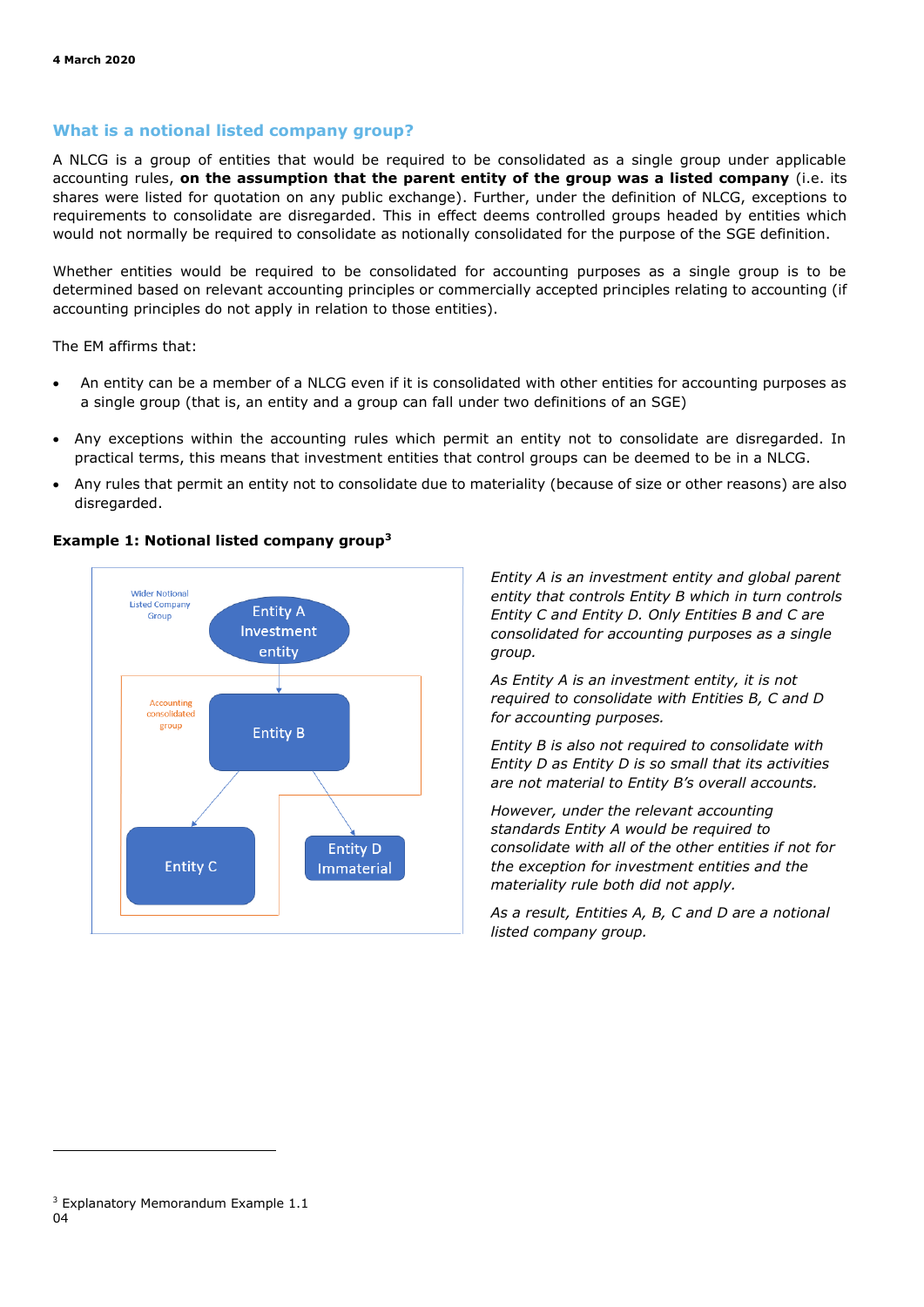#### **Control in the context of consolidation**

Accounting Standard AASB 10 *Consolidated Financial Statements* defines the principle of control, and establishes control as the basis for consolidation which is critical in interpreting who is a member of a NLCG. This concept is complex and requires professional judgement particular in the case of investment from vehicles such as private equity, superannuation funds, wealth funds and fund managers.

The Standard states that<sup>4</sup>:

- An investor, regardless of the nature of its involvement with an entity (the investee), shall determine whether it is a parent by assessing whether it controls the investee.
- An investor controls an investee when it is exposed, or has rights, to variable returns from its involvement with the investee and has the ability to affect those returns through its power over the investee.
- Thus, an investor controls an investee if and only if the investor has all the following:
- (a) power over the investee;
- (b) exposure, or rights, to variable returns from its involvement with the investee; and
- (c) the ability to use its power over the investee to affect the amount of the investor's returns.

#### **Groups headed by individuals, partnerships and trusts**

Significantly, the Explanatory Memorandum to the SGE Amendment Bill includes a number of examples showing in what type of scenarios individuals and partnerships may be included in notional listed consolidated groups. These examples illustrate where Treasury considers control may exist, depending on the circumstances.

#### **Example 2: NLCG - Individuals and trusts<sup>5</sup>**

*Jesse, an individual, wholly owns and controls Pyramid Co, a company that itself wholly owns and controls a number of subsidiaries with which it (Pyramid Co) is consolidated for accounting purposes as a single group. Jesse is also the trustee and primary beneficiary of AUMi Trust, and hence Jesse has effective control of the trust.* 

*Were Jesse a listed company, under the relevant accounting standards, Jesse, Pyramid Co and its subsidiaries and AUMi Trust would be required to consolidate for accounting purposes as a single entity. In the case of AUMi Trust, this involves applying the rules in the relevant accounting standard to determine if Jesse, were she a listed company, would be required to consolidate with AUMi Trust.* 

*This may involve an assessment of the circumstances of the trust, including the provisions in the trust deed, in*  light of the rules in the relevant accounting standards. Depending on the applicable accounting standards, relevant *circumstances may include:*

- *The provisions of the trust deed;*
- *The purposes and structure of AUMi Trust;*
- *Jesse's involvement in the creation and structuring of AUMi Trust; and*
- *Jesse's role in and influence over decisions made by AUMi Trust.*

*As a result, Jesse, Pyramid Co and its subsidiaries and AUMi Trust form a notional listed company group, of which Jesse is the global parent entity.*

<sup>4</sup> AASB 10 paragraphs 5-7

<sup>5</sup> Explanatory Memorandum Example 1.2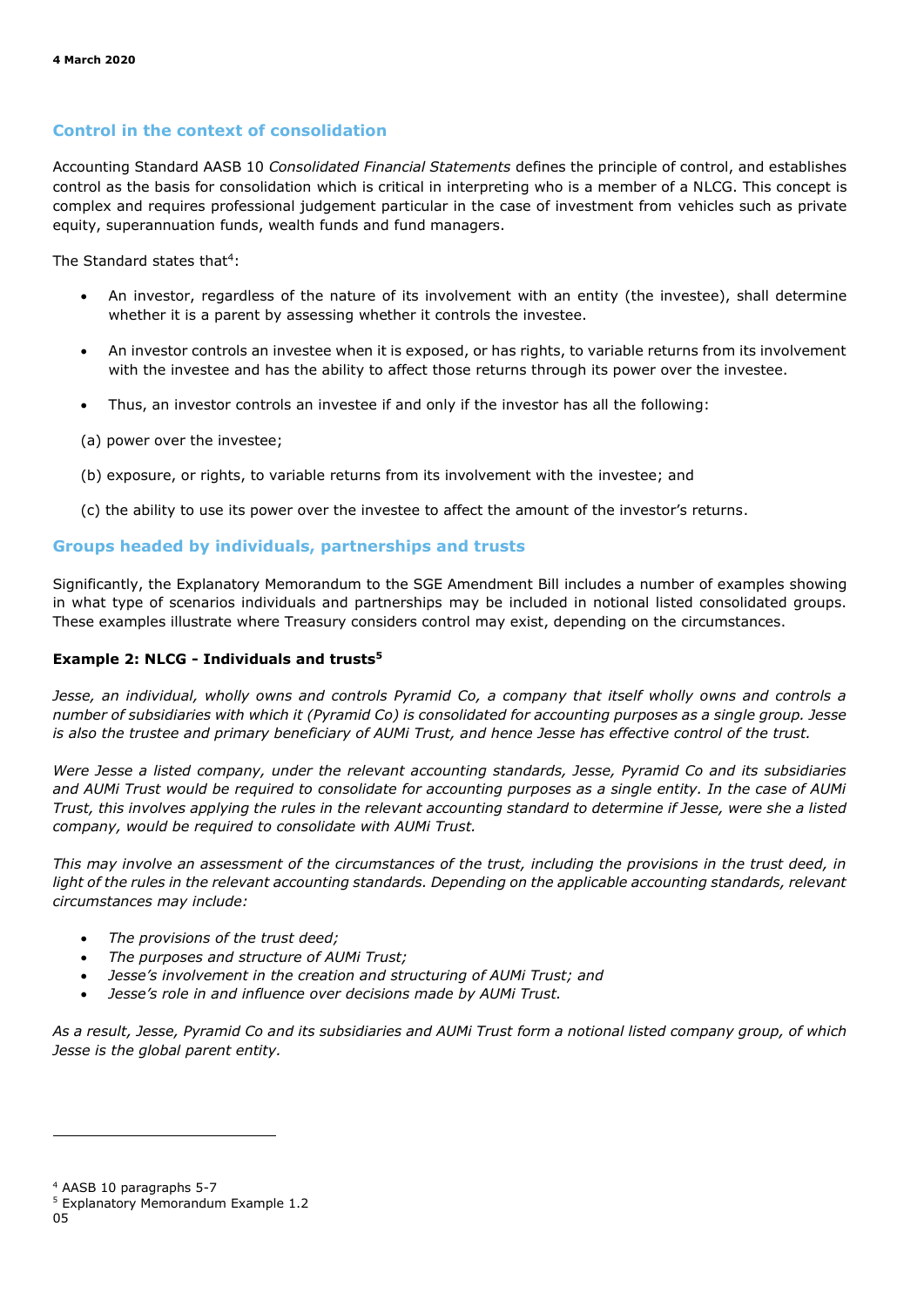#### **Example 3: NLCG – partnerships<sup>6</sup>**

*Zac, an individual, is the general partner of a limited partnership, Buzz Partners. The partnership owns and controls Service Co, a company.* 

*Were Zac a listed company, he may (depending on the circumstances of the case and the relevant accounting standards) have been required to consolidate for accounting purposes with Buzz Partners and Service Co.* 

*If Zac would be required to consolidate with Buzz Partners and Service Co were he a listed company, the three entities (Zac, Buzz Partners and Service Co) would form a notional listed company group, of which Zac would be the global parent entity.* 

*If Zac would not have been required to consolidate with Buzz Partners and Service Co were he a listed company, but, under the relevant accounting standards, Buzz Partners, would have been required to consolidate with Service Co were it a listed company, Buzz Partners and Service Co would form a notional listed company group. The group would not include Zac. Buzz Partners would be the global parent entity, as no entity within the notional listed company group controls Buzz Partners.*

#### **Annual Global Income definition extended**

Currently an entity's annual global income for a period is either:

- The total annual income of that entity shown in its latest financial statements for that period; or
- If it is a member of a group of entities consolidated for accounting purposes the total annual income of all the members of the group as shown in its latest global (consolidated) financial statements.

The SGE Amendment Bill expands the definition of annual global income to incorporate:

- The total annual income of all members of a NLCG; and
- If a SGE (whether under the general test or as a member of a NLCG) does not have adequate global financial statements for a period (i.e. It either has no statements or those statements do not show annual global income)- the amount that would have been its annual global income if appropriate global financial statements had been prepared.

The EM states that this is an objective test based on what would be expected to be the amount of such income if adequate statements were prepared. This provision is meant to be concessional, in that it does not require such an entity to formally prepare such accounts or seek a determination by the Commissioner to provide clarity about its status as a SGE. Nevertheless, it still requires an element of judgement and the application of accounting principles to be applied by taxpayers to make the relevant calculations of income.

<sup>06</sup> <sup>6</sup> Explanatory Memorandum Example 1.3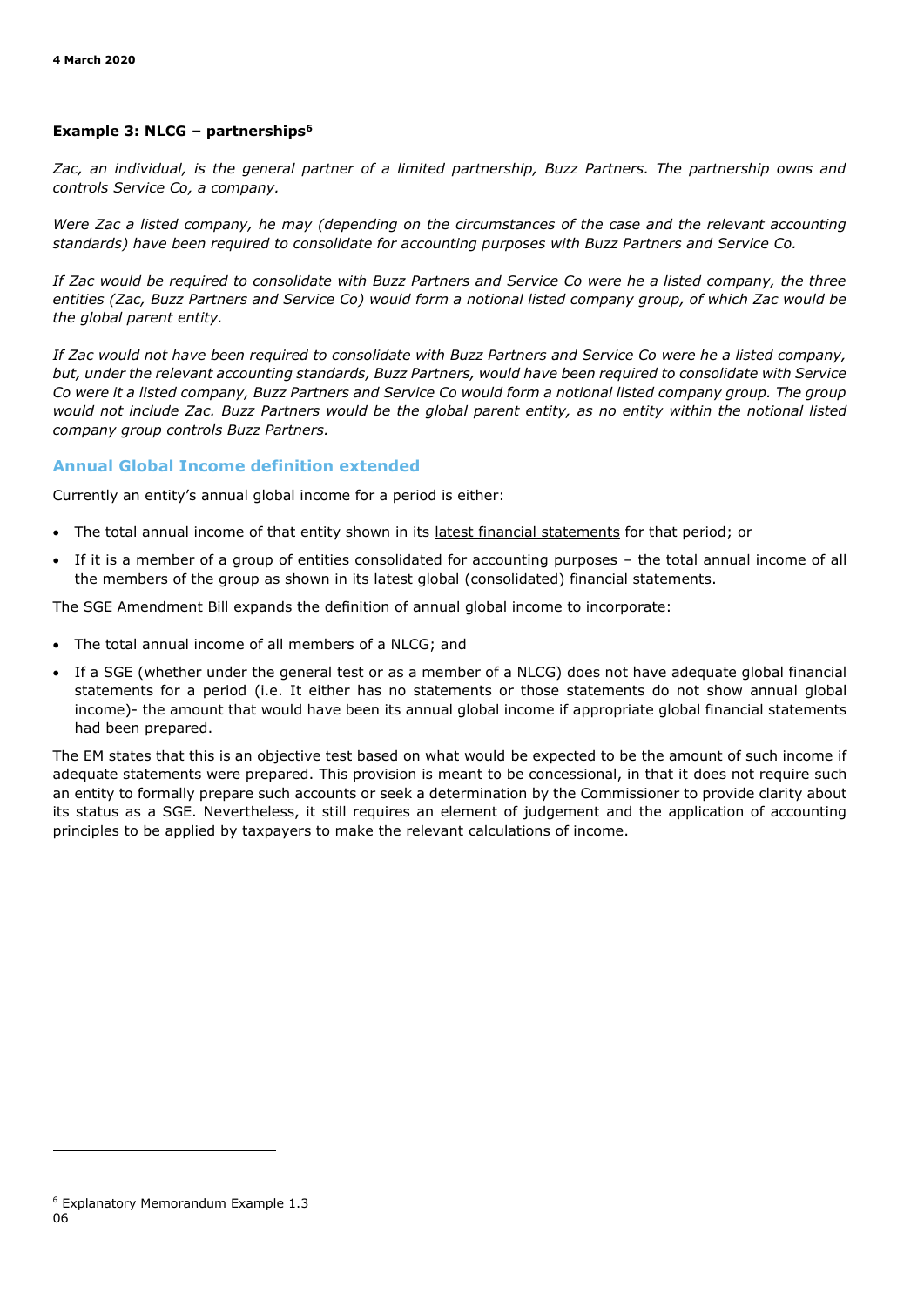#### **Country-by-Country reporting entities**

Under the current rules and definitions, SGEs must lodge a CbC report.

However, under the SGE Amendment Bill, a new category of entity called a CbC reporting entity (CbCRE) has been created. The CbC reporting obligations will only apply to a CbCRE. This means that from 1 July 2019, the scope of a group made up of SGEs **may** differ to the CbC reporting group.

This change has been reportedly made to better align with international standards under Action 13 of the BEPS Action plan.

A **CBC reporting entity** (CbCRE) is an entity which is a CbC reporting parent, or a member of a CbC reporting group.

An entity is a **CbC reporting parent** for a period if:

- It is not an individual;
- It is either not a member of a country by country reporting group or is not controlled by any other entity in the same country by country reporting group; and
- Either:
	- If it is a member of a country by country reporting group—the annual global income of the group is \$1 billion or more; or
	- Otherwise—the annual global income of the entity alone is \$1 billion or more.

#### A **CbC reporting group** is:

- A group of entities consolidated for accounting purposes as a single group; or
- A group of entities that would be a NLCG (however, for CbC reporting purposes, the definition of NLCG is modified as compared to that described above for SGE purposes). In identifying a NLCG for CbC reporting purposes, the exclusion of investment entities from the consolidation requirements continues to apply (whereas this is exclusion disregarded in identifying a NLCG for SGE purposes). As is the case for SGE purposes, the consolidation exception for immaterial entities continues to be disregarded, so that immaterial entities will be included in a CBC reporting group.

The SGE Amendment Bill<sup>7</sup> has clarified that where entities are members of more than one potential CbC reporting group, they will only be subject to reporting and other obligations in respect to the largest such group (i.e. the group with the most members).

Often there will be alignment between SGEs and CbCREs, but there will be differences and complexities, depending on the facts. However, a CbC reporting group would not include:

- An individual. Although an individual can be an SGE, an individual cannot be a member of a CbC reporting group
- Investment entities. Investment entities can form part of a group of SGEs, via the NLCG definition, but they may not be included in a CbC reporting group.

An investment entity which heads up a NLCG for SGE purposes may be a CbC reporting parent and a CbCRE in its own right if its own total annual global income is \$1 billion or more.

In line with the creation of the new designation CbCRE, the information that is required in CbC reports that must be provided has also been amended to reflect information on the other members of the CbC reporting group of which the entity is a member.

As mentioned, the amendments are proposed to apply to income years or periods starting on or after 1 July 2019.

<sup>07</sup> <sup>7</sup> Section 815-380 (3) to (5), Income Tax Assessment Act 1997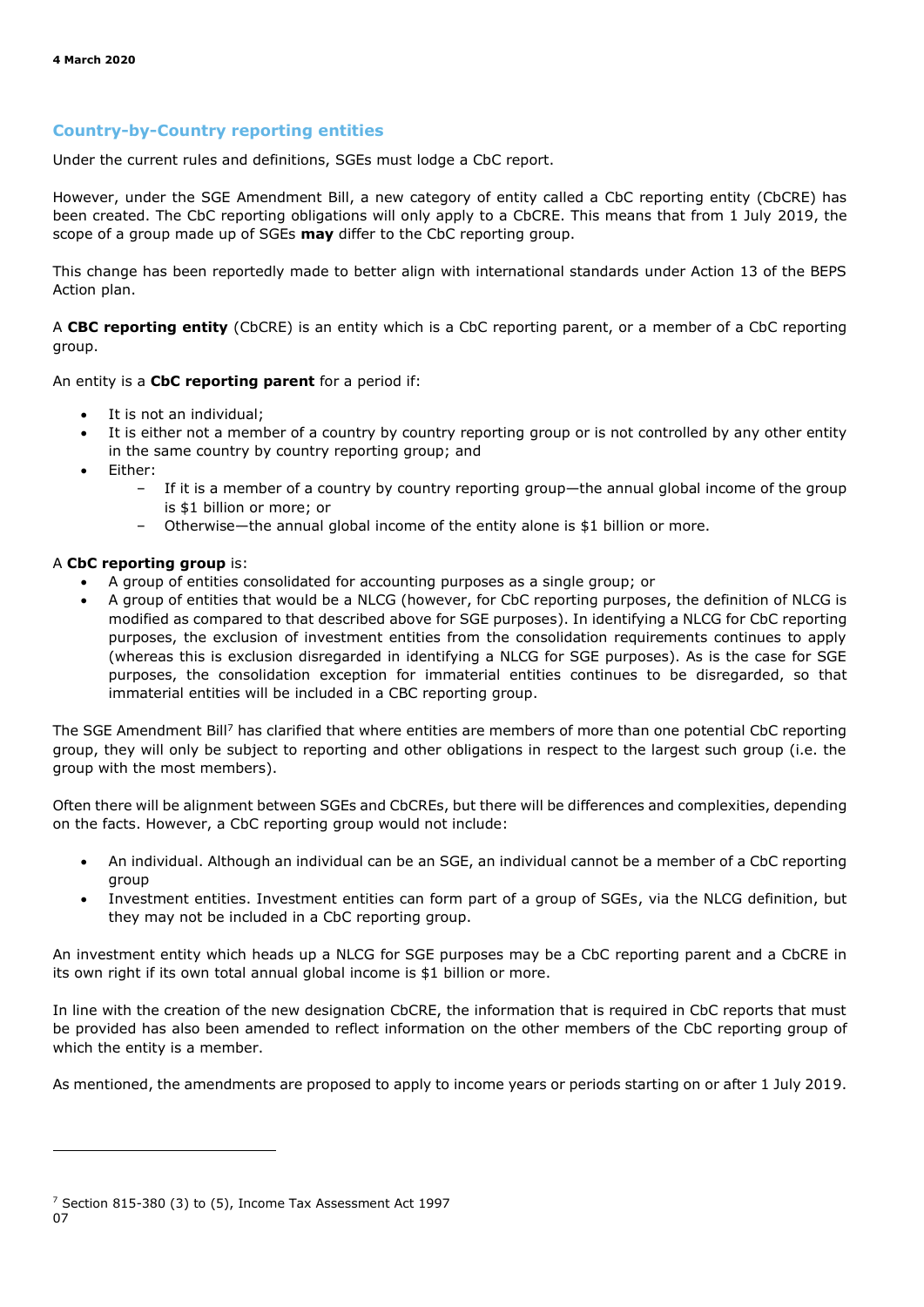When determining if an entity has CbC reporting obligations for a period, it is necessary to determine if the entity was a CbCRE for the previous period. The EM states that if the amendments apply to a period, they also apply for the purpose of determining if an entity was a CbC entity for a previous period, when this is relevant to the CbC reporting obligations of the entity in a period after 1 July 2018, even if the previous period began before 1 July 2019.



#### **Example 4: Identifying the country by country parent entity and country by country reporting entity (CbCRE)<sup>8</sup>**

*Assuming the same facts as in Example 1 above, Entity A does not form part of a CbC reporting group with Entity B, Entity C and Entity D. This is because the exception to the requirement to consolidate for investment entities is taken into account when working out the entities that form part of a CbC reporting group.* 

*Entity A is not a member of any CbC reporting group. However, it can still be a CbC reporting parent and a CbCRE if its own total annual global income is \$1 billion or more.* 

*Entity B controls Entity C and Entity D and, under applicable accounting standards would be required to be consolidated for accounting purposes as a single group were Entity B a listed company, disregarding the materiality rule. As a result, Entities B, C and D are a CbC reporting group.* 

*Entity B is not controlled by any other entity in the group so it too may be a CbC reporting parent. It will be a CbC reporting parent and a CbCRE if, broadly, the annual global income of the group (the total annual income of Entities B, C and D worked out on a consolidated basis) is \$1 billion or more. If Entity B is a CbC reporting parent, Entities C and D will also be CbCREs.*

*Note that Entity B and Entity C do not form a separate country by country reporting group, even though they are a group of entities that are consolidated as a single entity for accounting purposes. This is because a group of entities is not a CbC reporting group if all of the members of the group are members of another CbC reporting group - both Entity B and Entity C are members of the larger CbC reporting group with Entity D.* 

#### **Example 5: Entities in a group subject to CbC reporting obligations<sup>9</sup>**

*Assume Entity C is a non-resident company without an Australian permanent establishment. All other facts are based on the example above with Entities A, B and D assumed to be Australian resident entities. It is determined that Entity B is a CbC reporting parent and therefore, a CbCRE for the 2025-26 income year. This also means that Entity C and Entity D, as members of the same CbC reporting group, are CbC reporting entities for that year.* 

*As CbCREs for 2025-26, Entities B, C and D may be required to provide statements for the 2026-27 income year that, among other things, relate to the global operations and activities and pricing policies relevant to transfer pricing of each of the entities (a Master File) as well as statements about the allocation between countries of the income, activities and tax paid by each of the entities (a country by country report).* 

<sup>8</sup> Explanatory Memorandum Example 1.4

<sup>9</sup> Based on Explanatory Memorandum Example 1.6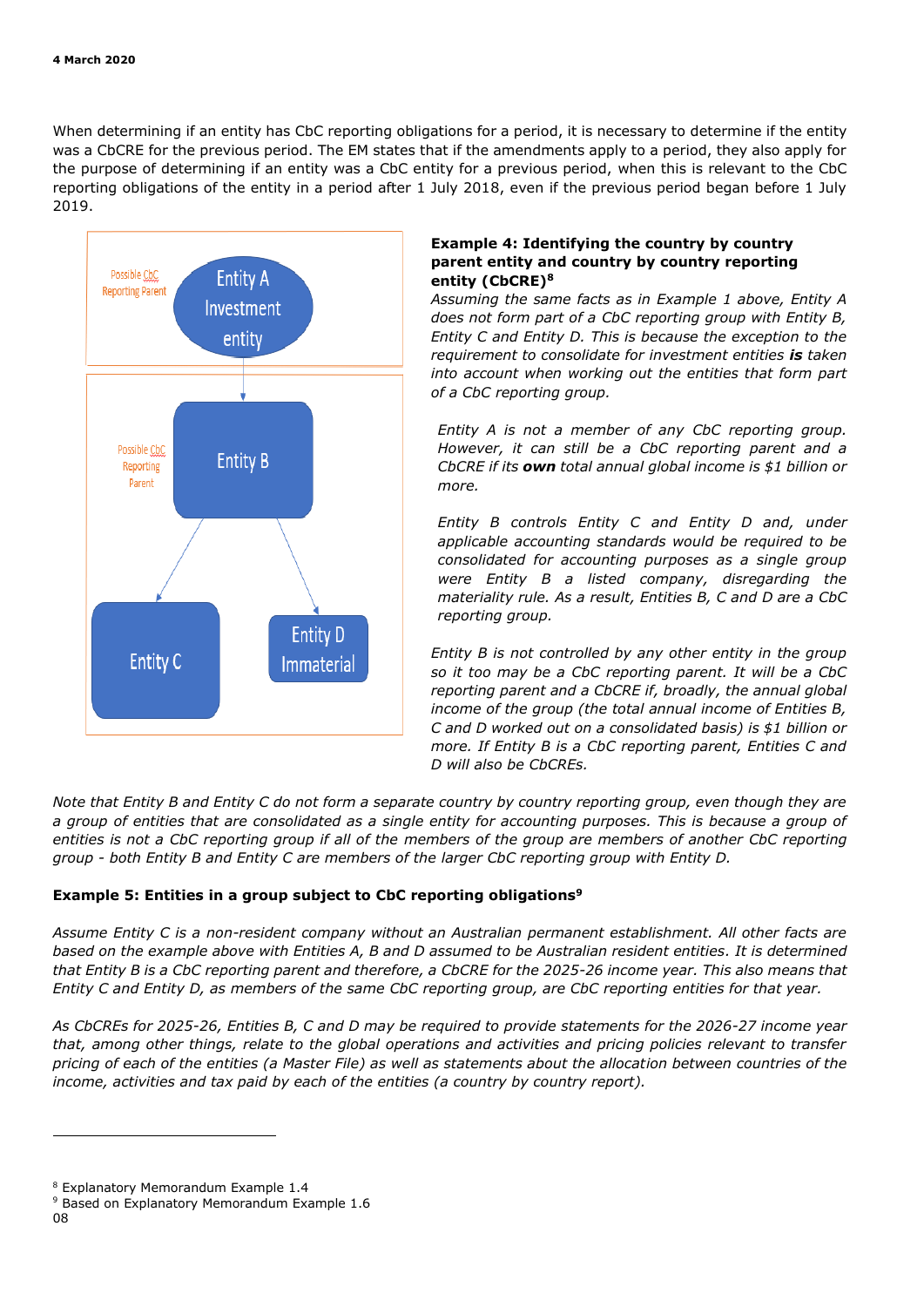*Entities B and D satisfy the requirements set out in subsection 815-355(1) and so must provide statements. Entity C does not satisfy these requirements (as it is a non-resident company without an Australian permanent establishment) and so is not required to provide statements under section 815-355. In practice, the obligations of Entities B and D will be satisfied if one of the entities provides country by country reporting statements (including a country by country report and Master file) consistent with the relevant OECD reporting standards that covers all three entities.* 

*Both the CbC report and Master File must cover all three entities in the CbC reporting group, including Entities C and D. This obligation applies despite Entity D not being consolidated with the other two entities as a single group*  for accounting purposes due to materiality rules and despite Entity C not itself being subject to reporting *obligations under section 815-355.* 

*CbC reporting statements that only cover Entity B and Entity C or Entity B and Entity D would not satisfy the CbC reporting requirements as they would not cover all of the members of the relevant CbC reporting group. Similarly, the statements do not need to and should not include Entity A as it does not form part of the CbC reporting group (even though Entity A does form part of a notional listed company group with the other entities).*

This divergence of definitions and obligations as between SGEs and CbCREs creates further levels of complexity for large groups. Large groups (both domestic and multinational) will need to consider each of their controlled entities and test them under both SGE and CbCRE definitions.

Given the significant penalties that SGEs are subject to for late lodgment, an error which results an incorrect classification of a group or a non-lodgment of a CbC report or other ATO document, could be costly.

#### **Obligations in respect of General Purpose Financial Statements**

Currently SGEs are required to consider whether they must lodge General Purpose Financial Statements (GPFS) with the Commissioner of Taxation. The proposed amendments transfer this obligation instead to corporate tax entities that are CbCREs.

The EM states that this will ensure that the obligation to provide GPFS remains aligned with the relevant accounting standards and avoids unnecessary compliance burdens for investment entities.

The EM confirms that whilst the requirement to provide GPFS remains limited to corporate tax entities, the changes will result in a wider range of entities being CbCREs. This means more entities are likely to be subject to the requirement to provide GPFS to the Commissioner.

The types of entities that are most likely to be affected are entities that are members of NLCGs that are not actually consolidated for accounting purposes as a single entity with some or all of the members of that NLCG.

The SGE Amendment Bill includes amendments which provide the Commissioner with a power to exempt government related entities from the requirement to lodge GPFS. This new measure was introduced as there was a concern that government entities would be captured under the new definition of CbCRE that are already subject to alternative disclosure or accountability regimes through the government budget processes.